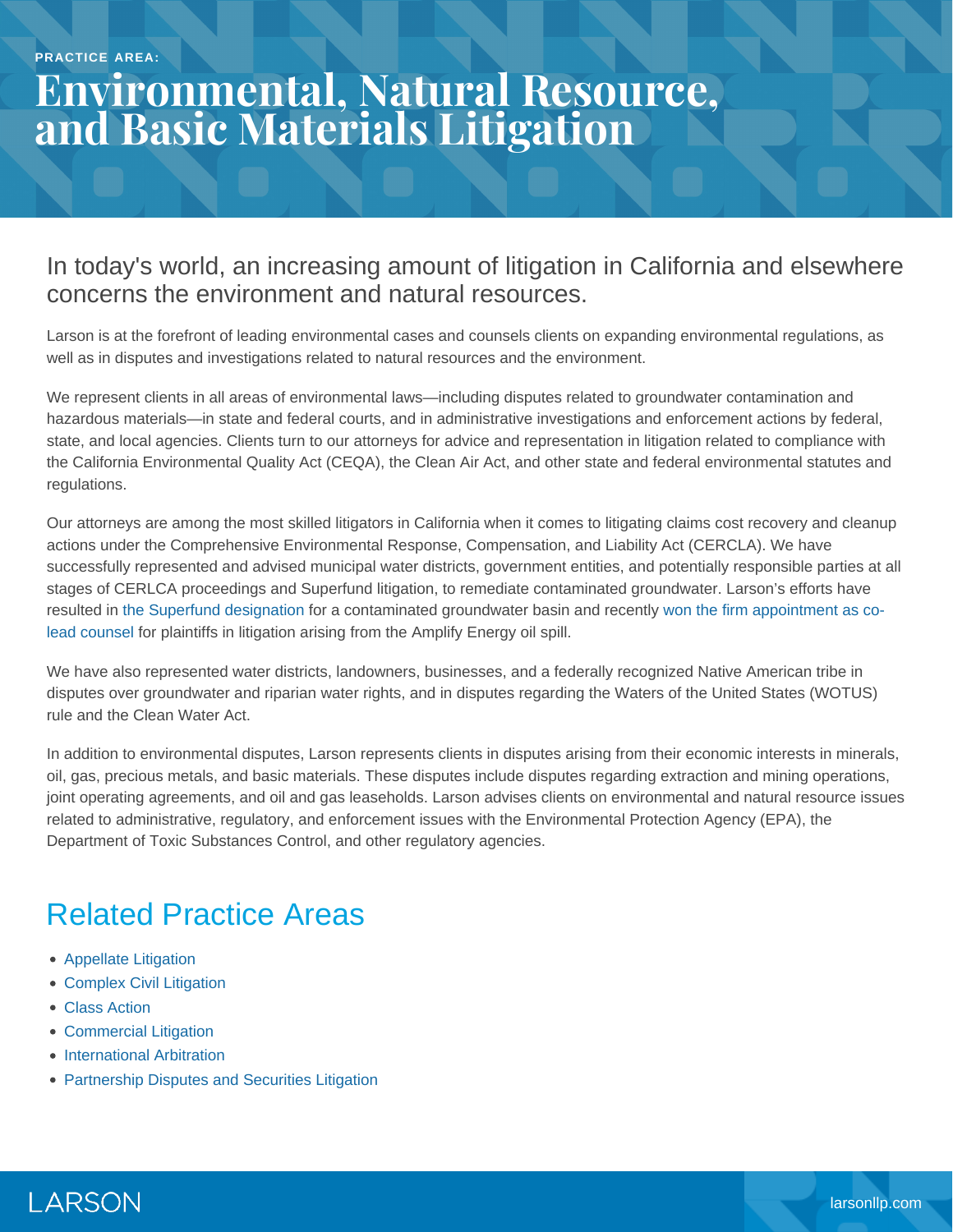- [Real Estate Litigation](https://www.larsonllp.com/practice-areas/complex-civil-litigation/real-estate-litigation/)
- [Internal Investigations and Compliance](https://www.larsonllp.com/practice-areas/internal-investigations-and-compliance/)
- [White Collar Defense and Government Investigations](https://www.larsonllp.com/practice-areas/white-collar-defense-and-government-investigations/)

### Representative Matters

- Represented a municipal water district in connection with its [remediation and cost recovery efforts](https://www.larsonllp.com/case-studies/achieving-epa-superfund-status-for-orange-county-groundwater-cleanup-project/) related to two plumes of volatile organic compounds affecting groundwater.
- Won summary judgment, which was [later affirmed on appeal](https://www.larsonllp.com/firms-summary-judgment-win-affirmed-on-appeal/), in favor of a private water company in a complex property and water rights dispute that included allegations ranging from breach of fiduciary duties to elder abuse.
- Represented a municipal water district in a water rights dispute with a private water company alleged to have overpumped water worth approximately \$50 million.
- Represented privately owned oil company in government enforcement action by the EPA and the Department of Justice, alleging violations of the Clean Water Act.
- Represented an international mining company in an internal investigation related to the company's mineral extraction activities in Africa.
- Represent a company in an investigation and civil litigation related to Clean Water Act violations.

## Environmental, Natural Resource, and Basic Materials Litigation Team



**Andrew Bedigian** ASSOCIATE [abedigian@larsonllp.com](mailto:abedigian@larsonllp.com)



**Koren Bell** PARTNER [kbell@larsonllp.com](mailto:kbell@larsonllp.com)



**Caroline Glennie-Smith** ASSOCIATE [cglennie-smith@larsonllp.com](mailto:cglennie-smith@larsonllp.com)







**Daniel Lahana** ASSOCIATE [dlahana@larsonllp.com](mailto:dlahana@larsonllp.com)



**Behnke** PARTNER [jbehnke@larsonllp.com](mailto:jbehnke@larsonllp.com)



**Steven Bledsoe** PARTNER [sbledsoe@larsonllp.com](mailto:sbledsoe@larsonllp.com)



**R.C. Harlan** PARTNER [rcharlan@larsonllp.com](mailto:rcharlan@larsonllp.com)







**Larson** PARTNER [slarson@larsonllp.com](mailto:slarson@larsonllp.com)